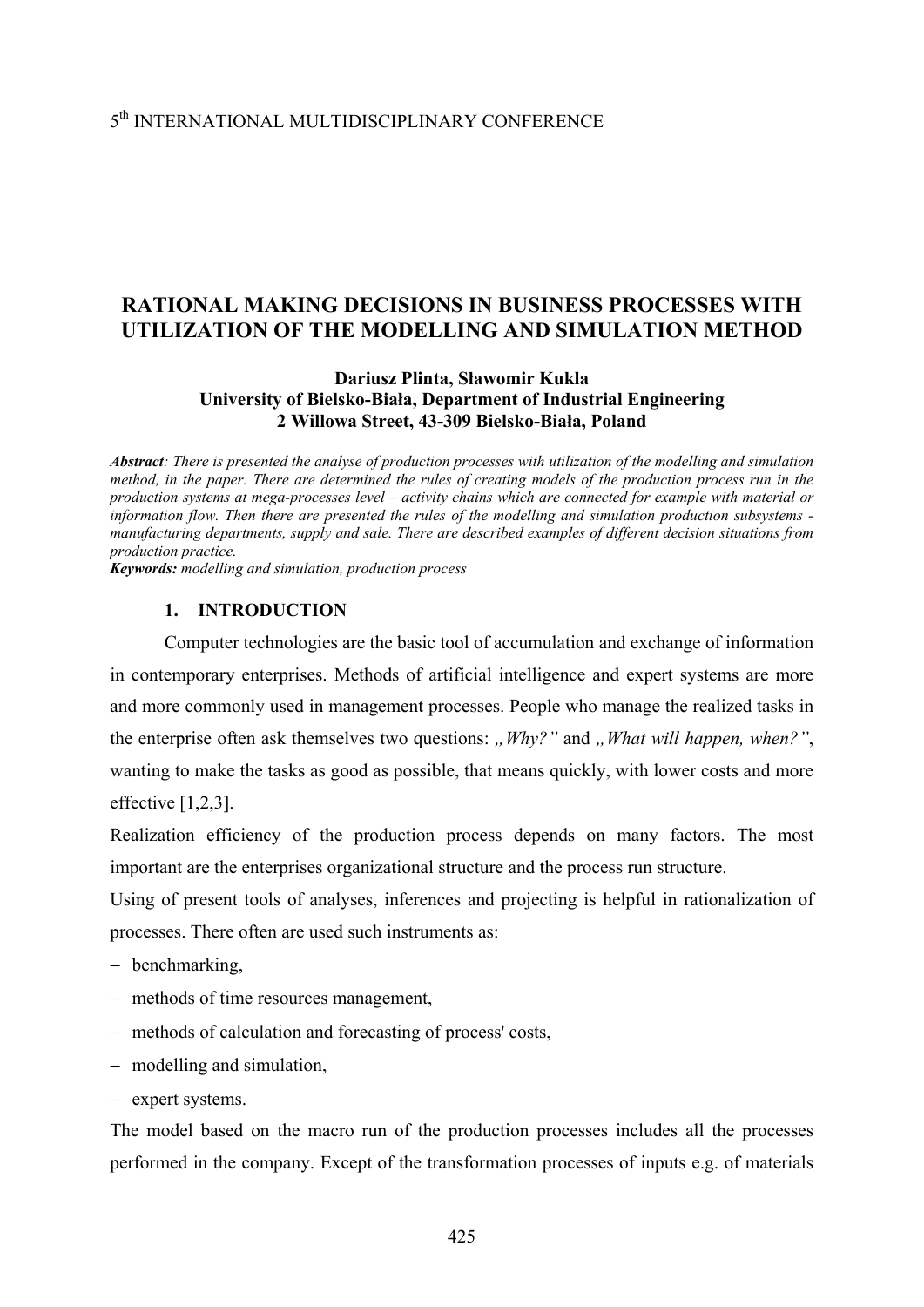or information in the inputs that is the products or services, this model also takes the management processes into consideration, that is the processes of initiating, organizing, motivating and controlling and the processes of supplementation and development of the personnel, finances, information and material means. The production processes can often be realized in a different way, that means there is the possibility to design several variants of the production processes run. Modelling and simulation gives the possibility to check these variants and makes it easier to choose the best one, according to the assumed criterions.



Fig.1. Advantages contra costs in the modelling and simulation method [2]

The universal procedure used in methods of modelling and simulation, includes the following main stages [2]:

- $\triangleright$  problem's determination,
- $\triangleright$  model's building,
- $\triangleright$  preparation of input data,
- $\triangleright$  realisation of experiments on the model through implementing of different input data and observation of the model's behaviour,
- $\triangleright$  verification and modification.
- $\triangleright$  analysis of simulation results,
- $\triangleright$  working out the activity programme.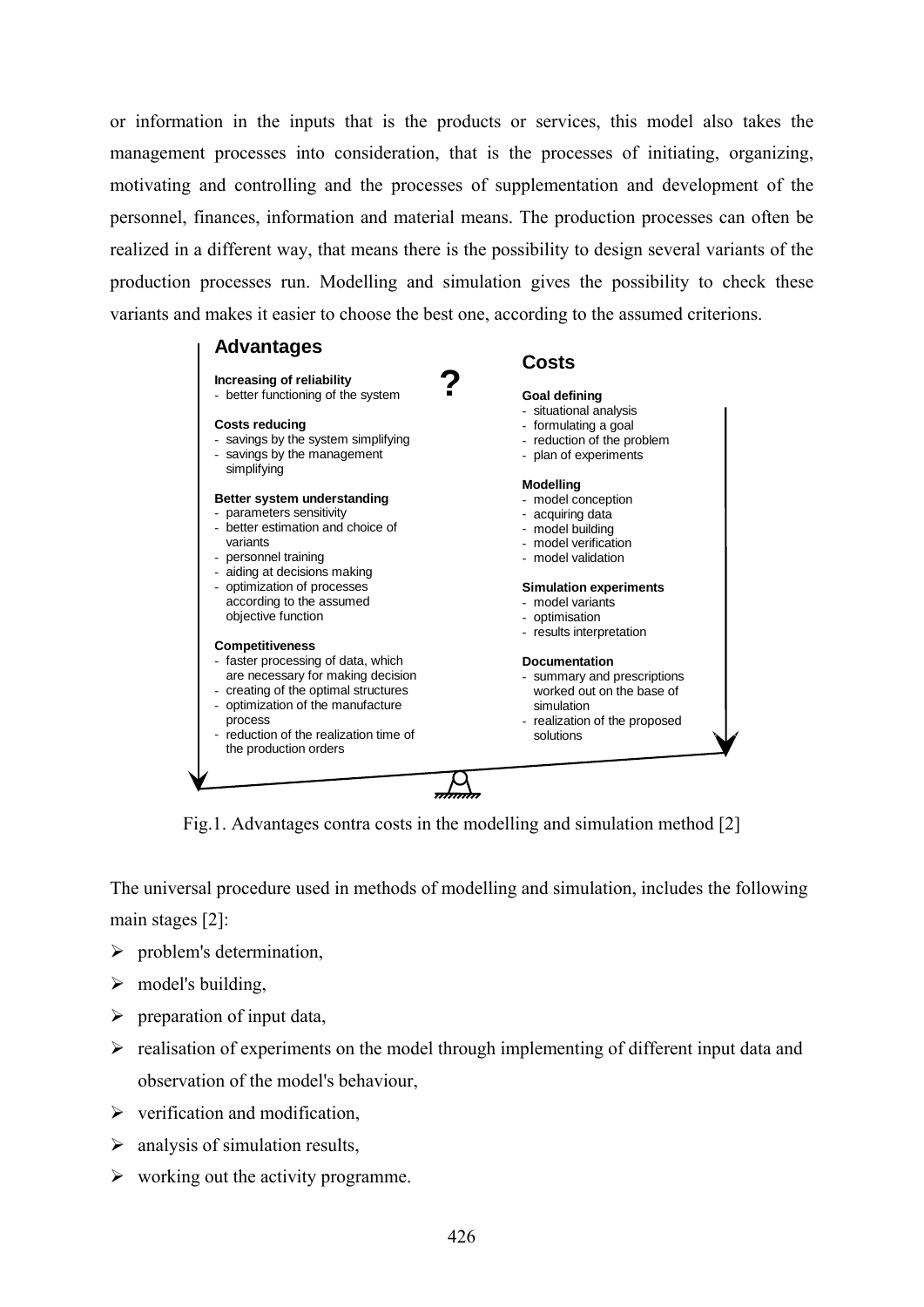#### **2. RULES OF EFFECTIVE MODELLING AND SIMULATION**

- Using the tools for modelling and simulation one should take into account the following rules: a) Profits obtained by the use of modelling and simulation have to be bigger than the expenditures, which are necessary for realisation of simulation and for improvement of the production system. The main criterion, at undertaking the decision about the utilisation of simulation in practice, are the benefits resulting from its utilization. These advantages can be divided into quantitative and qualitative ones. In many cases, a target of modelling and simulation is not to achieve a precise economic result, but e.g. to improve the functionality, effectiveness, or reliability of the system run  $-[1, 2]$ .
- b) To get the best effect from the simulation, it must be conducted in the right time, i.e. at initial phase of working out the project because then, at the beginning, it is possible to determine suitable parameters of the system being designed. Additionally, the costs of realisation of changes proposed on the basis of conducted simulation, at the beginning of project realisation, are the lowest. Later, it is more difficult to introduce changes and also additional costs, which exceed expected profits, appear  $(Fig.2.) - [1, 2]$ .



Fig.2. Possibilities of changes and costs of investment at different stages of project's realisation [1]

c) System for modelling and simulation of the production processes should be integrated with information system of the company. Company's databases should be a direct source of data for simulation. In the modelled production system one can easily and quickly change the production plan, check both different variants of production schedules and possibilities of realisation of different production orders [2, 5].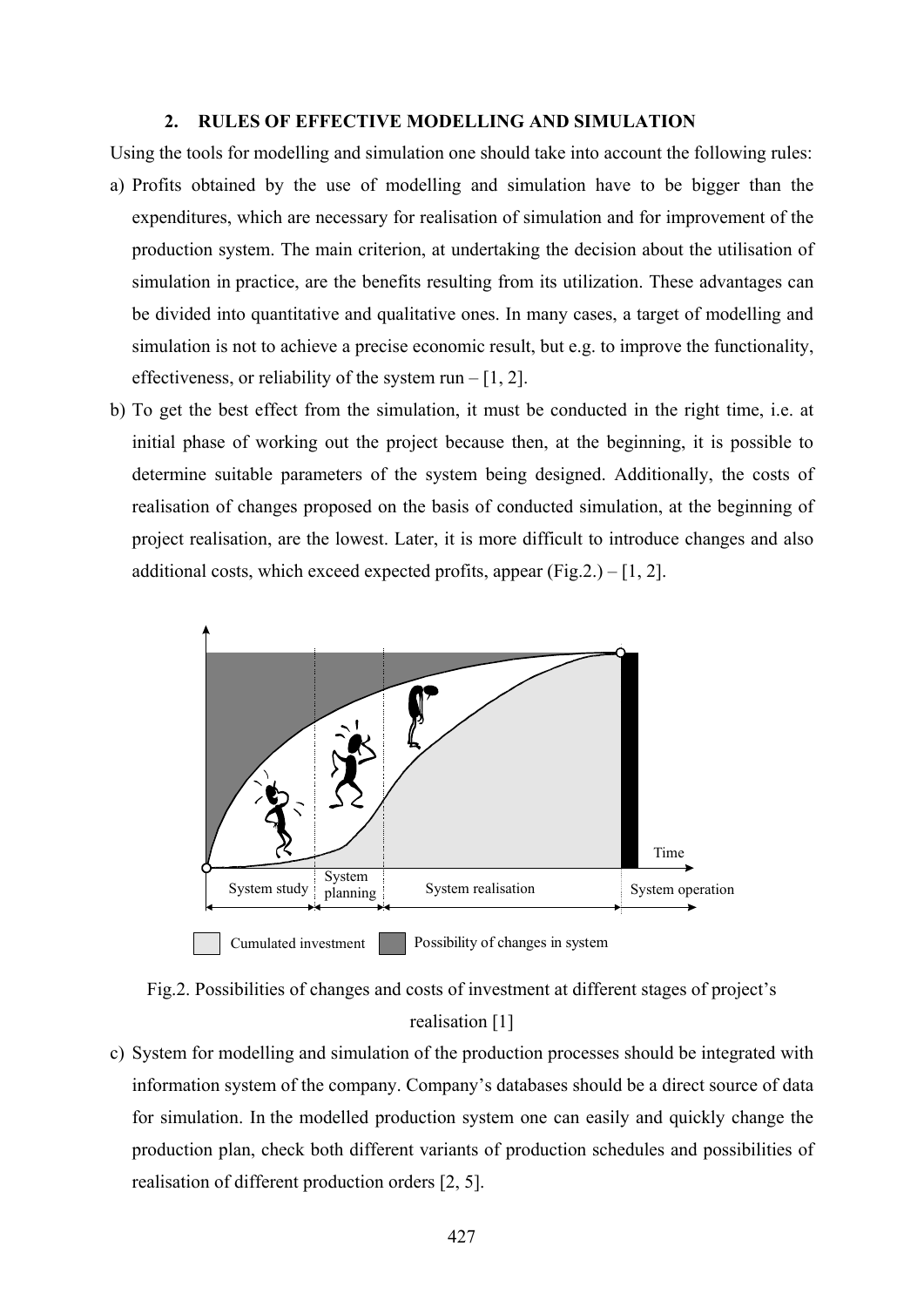## **3. ANALYSIS OF THE PRODUCTION PROCESS RUN**

Efficient analysis of the production system functioning requires fulfilment of two conditions:

- − collecting and disposing of information about the realized production process,
- − disposal of theory and technique assuring the obtainment of an optimum state.

At the beginning of any analyses there is necessary to define the input parameters of the analysed system, which would collect, and output parameters, which will be a result of the conducted analyses on the base of which, there will be accomplished an opinion about the analysed system. There can occur two cases. First, in which for the made assumptions of the input parameters there will be conducted a simulation of the system maintenance. Second one, in which different collections of output data exist, where problem of finding of the optimum to produce articles with the best parameters from the point of view of the criteria of opinion exists. It is difficult to find the optimum solution. Proper planning of particular stages of experimental researches, finding possible variants of solutions and, first of all proper settlement of criterions of opinion are necessary.

In case when while modelling and simulation many variants of proposed solutions, researches of all possible combinations come into being, all possible arrangements of value of the studied factors are very time-consuming. If it is not possible to examine all arrangements, there should be studied only these variants, which are chosen on the base of subjective opinion of the researcher, his intuition and knowledge about the object of researches.

By the modelling and simulation method we can realize various analyses of functioning of the whole or selected parts of the production system. For example, it can be:

- − Analysis of orders' realization on the model of the whole factory;
- − Analysis of planned investments;
- − Analysis of costs;
- − Analysis of employment;
- − Analysis of different systems of production control;
- − Analysis of the influence of grouping of the manufactured parts on the time of orders' realization;
- − Analysis of the influence of working sequence of different parts on the time of orders' realization;
- − Analysis of workplaces buffers;
- − Analysis of change of workplaces settings according to the workers' skills multiprofessionalism and multi-machine operations; ...etc.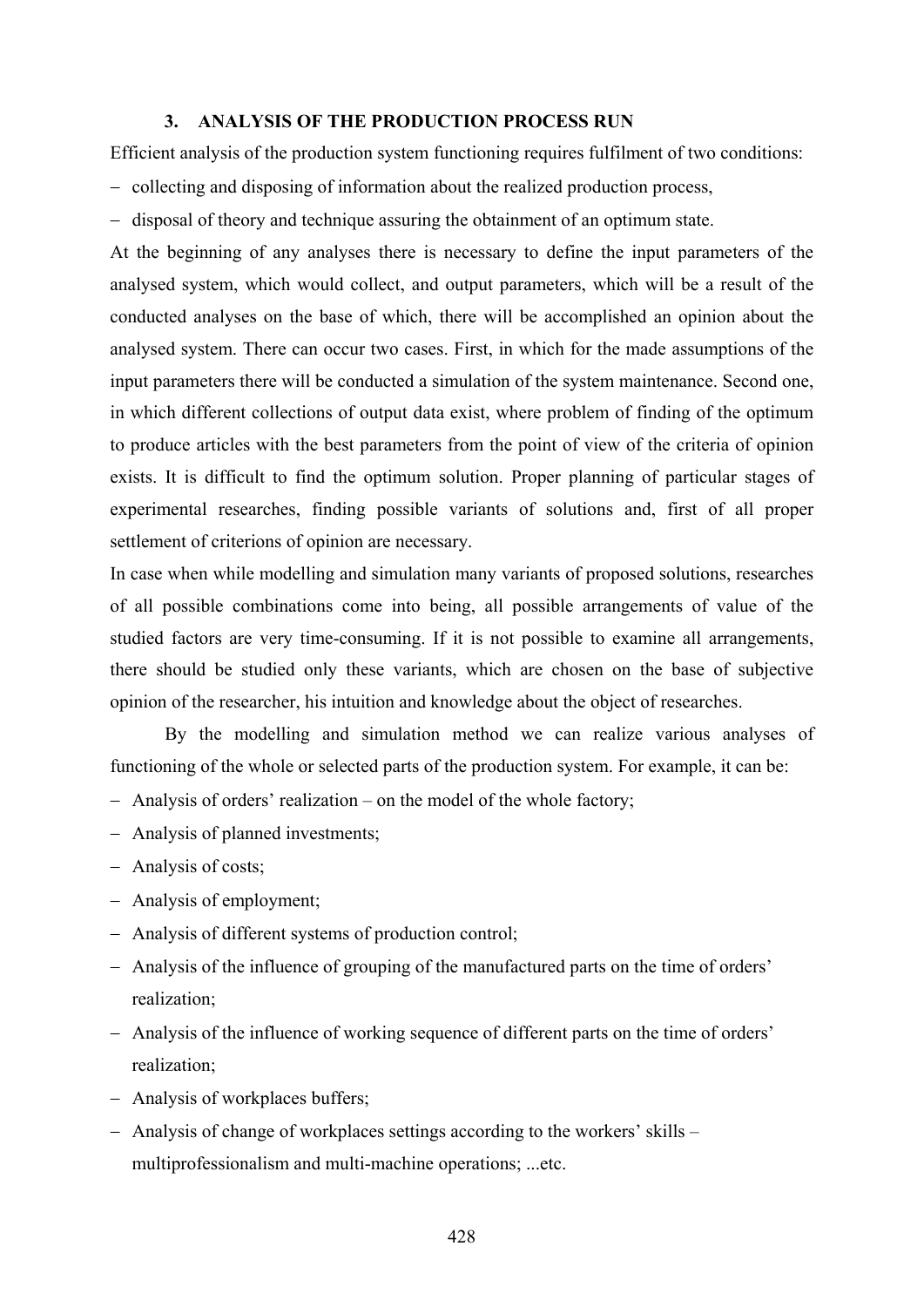# **4. AN EXAMPLE OF MODELLING AND SIMULATION OF THE PRODUCTION PROCESS RUN**

In the analysed system there is produced office furniture: the two-partial office wardrobe with shifted doors and the desk with a cabinet on castors [4].

The necessary materials for producing of mentioned articles were divided into three groups: elements of wardrobes, desks and common ones. These materials are ordered together without defining theirs destination.

At the end of manufacturing stage we get installed and packed furniture, which is sent directly to shops and wholesalers. The aim of the realized analyses was the test of present system functioning and testing different possibilities of development.

There were made the following assumptions:

- − times of realization of production operations were determined,
- − the planned size of production was determined,
- − the demand of particular materials was defined,
- − distances between suppliers and the firm were specified as well as the distance between firm and recipients (wholesalers and shops),
- − the way of transport, times of transport and the unit cost (per km),
- − potential firms were situated, with which would be cooperated (preparation of materials and assembly),
- − parameters of simulation were defined (time of cycle e.g. week or month and quantity of cycles).

The production process was analysed on the first stage. Different programmes of production were compared. The duty of available resources analyse was done and on the base of test data the calculation of costs was accomplished. For different variants of possible changes, material and workplaces costs were compared.

For example in next simulation models chosen operations (cutting of panels, assembly) were realized in cooperation, as a result there was achieved shorter time of production process realization.

In the next stage there were analysed supply and sale processes taking earlier proposed changes into account. In table 1 there is introduced the description of the following variants of simulation models.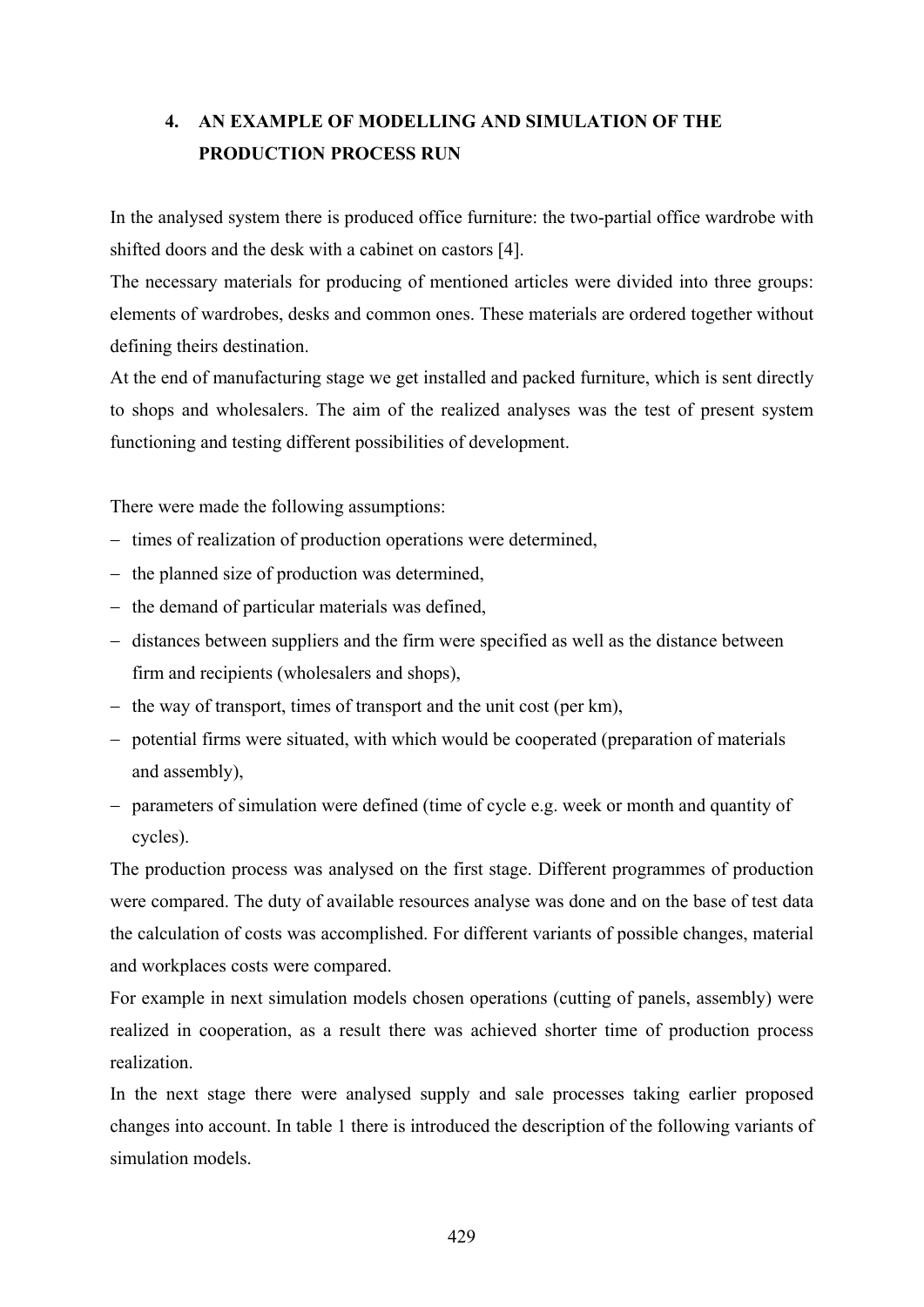|                | <b>Variant Descriptions</b>                                                      |
|----------------|----------------------------------------------------------------------------------|
|                | The whole process is realized in the firm - all materials are compiled and       |
|                | processed in the company. Assembled wardrobes and desks are sent to wholesaler   |
|                | and shops.                                                                       |
| $\overline{2}$ | Furniture panels and fibreboards will be bought after cutting them into suitable |
|                | dimensions, directly from the supplier.                                          |
| $\mathcal{F}$  | Cooperation was made with the company which veneers edges of furniture' panels.  |
| $\overline{4}$ | Workplaces of assembly were liquidated and prepared elements were assembled      |
|                | directly at customers.                                                           |
| 5              | Cooperation was made with the company which assemblies desks and wardrobes.      |
| 6              | The production process was improved – increase of production efficiency was      |
|                | accepted at about 10% level for checking the possibility of distribution net of  |
|                | finished articles.                                                               |

Table 1. Variants of simulation models

It is possible to create next variants of the analysed production system comparing and estimating the results from the conducted simulation.

Results from the simulation made comparing different variants of proposed changes in the analysed production system possible. They were compared from point of view of times and costs of orders' realization. The best results were achieved in variant 6. The possessed production resources make possible production increasing at about 10% without any necessity of additional financial expenditures. However, it is necessary to execute some part of works in cooperation (cutting and veneering of panels and furniture assembly).

On fig.3 there is introduced the variant of simulation model with two cooperating firms: the firm which cuts and veneers panels and the firm which assemblies parts compiled in our firm. This simulation model was worked out in ARENA.



Fig.3. Simulation model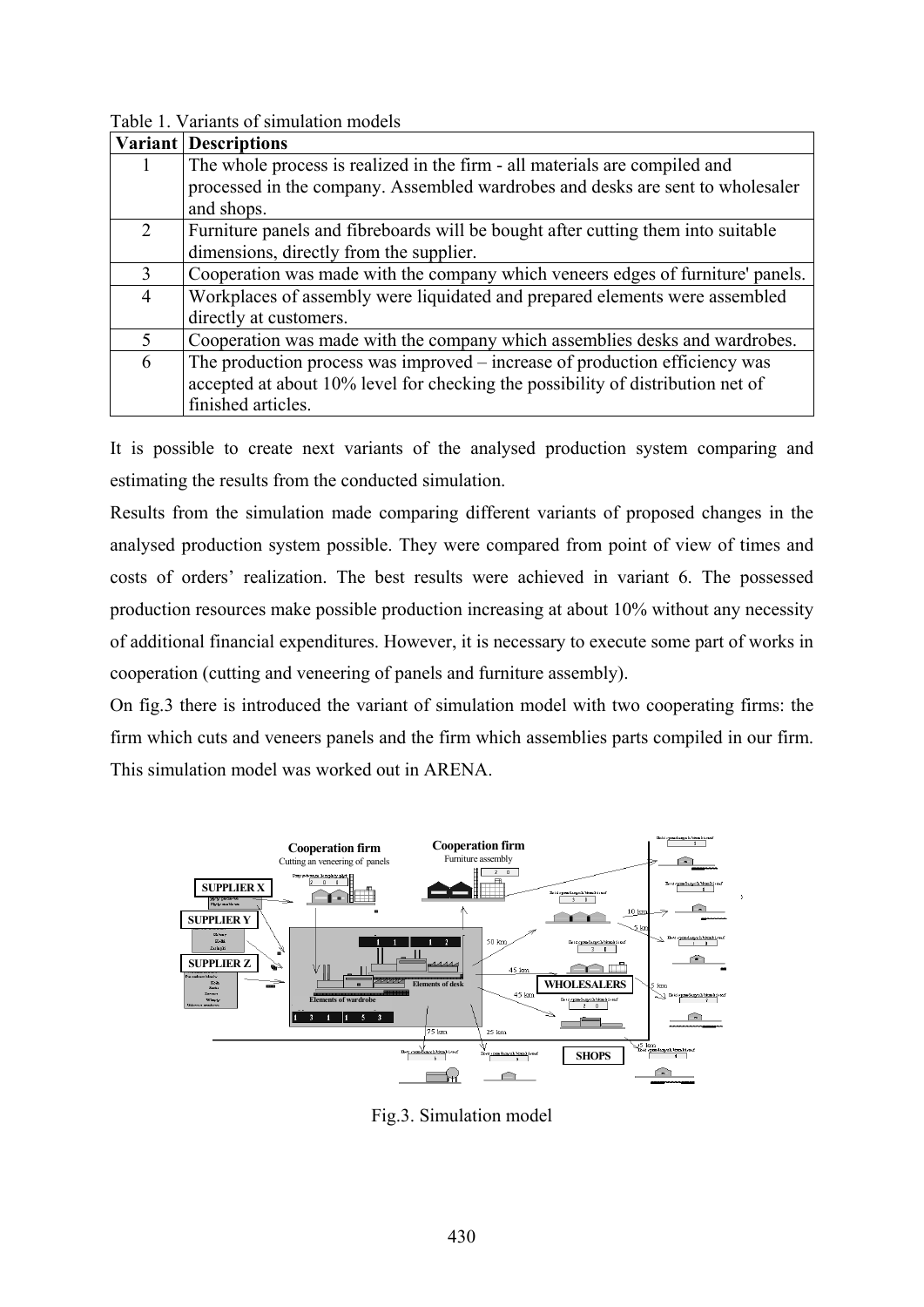Thanks to the simulation:

- there were checked production abilities of the present system,
- there was estimated the influence of proposed changes on production ability of the company, costs of materials, manufacturing, transportation and cooperation,
- there were compared different directions of the company development in area of the supply and sale,
- there was created the simulation model, which can be used to manage production process (for testing possibilities of different production orders realization).

## **5. CONCLUSIONS**

The modelling and simulation is an universal technique, what inflicts, that it finds more and more wider use in enterprises. It is more and more important aiding technique for designing of new production systems aiding production management as well. It makes tracing the production functioning and detection of weak points possible. It enables tracing effects of the proposed changes too. It makes the choice of the best variant of solution easier. Simulation can be also used for management of production processes, as a tool for checking the possibility of different production orders realization at different available resources. It can take into account not only manufacturing process but also supply and sale processes. For building of such a complex model, one can approach in two ways: by creating generalized model of the whole system and then extend particular subsystems. On the other side there is possible to create some models of subsystems which will be later jointed into one.

Large labour-consuming is a disadvantage of modelling of such complex production systems. Later it is easily to make different changes in simulation model - to create different variants of the analysed production system. Checking different variants and choosing the proper one can bring significant advantages for the company.

Simulation permits on execution of researches on the worked out model and not on "live" system. Thanks to such researches the increase of efficiency of the production system functioning mainly thanks to the possibility of solving of problems in short time is possible. Possibility of verification of accomplished assumptions before use in practice is its next advantage.

The introduced example and mentioned above advantages from its use testify large usefulness of the modelling and simulation method in dissolving problems connected with management of production processes.